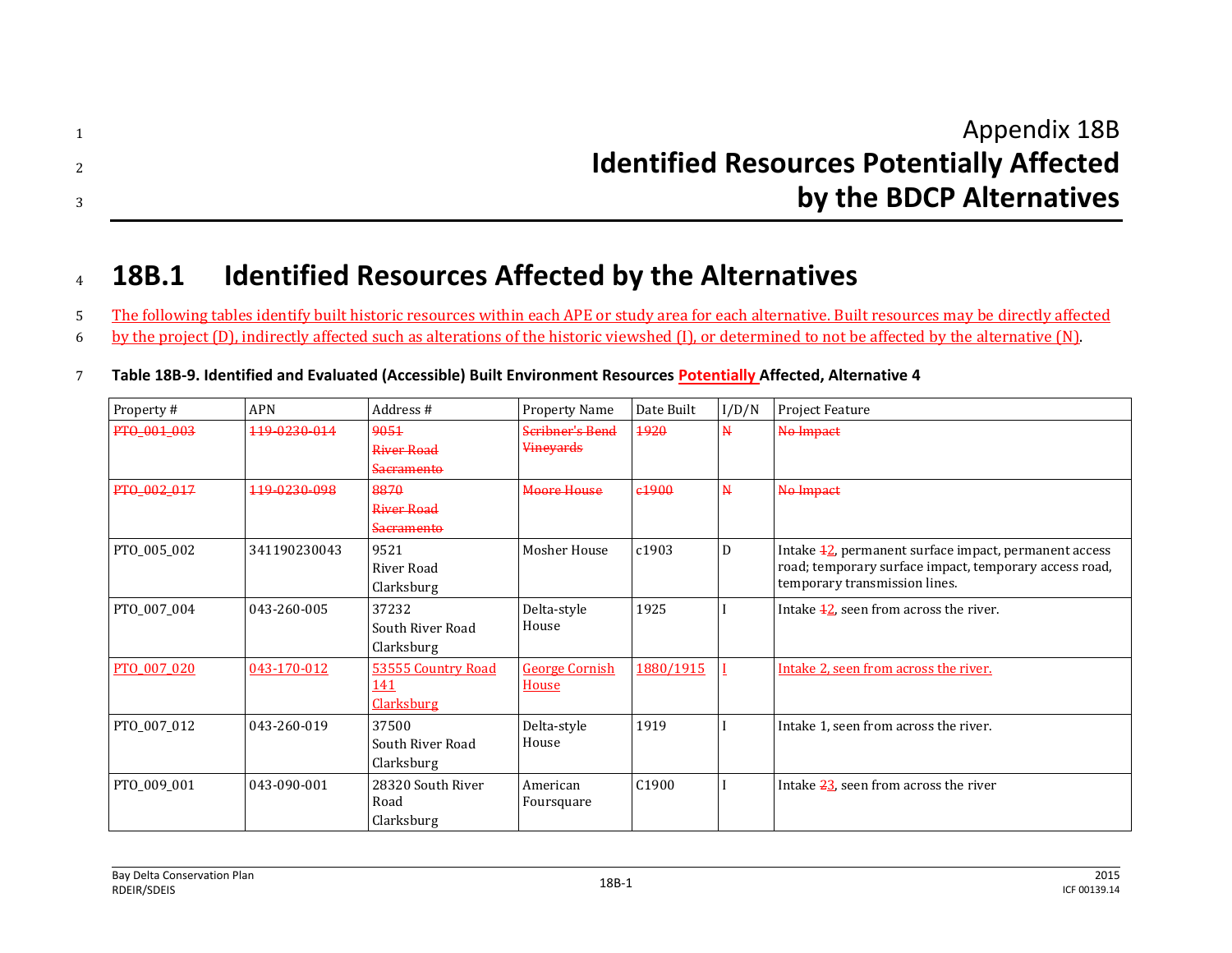| Property #                                                                                                 | APN          | Address #                                     | <b>Property Name</b>                                | Date Built | I/D/N                   | Project Feature                                                                                                                                 |
|------------------------------------------------------------------------------------------------------------|--------------|-----------------------------------------------|-----------------------------------------------------|------------|-------------------------|-------------------------------------------------------------------------------------------------------------------------------------------------|
| PTO_010_002                                                                                                | 341320010021 | 10255 River Road,<br>Clarksburg               | Rosebud Rancho                                      | 1877/1990  | D                       | Intake 23, permanent surface impact, permanent access<br>road, permanent transmission line; temporary surface<br>impact, temporary access road. |
| PTO_013_006                                                                                                | 341320092001 | 10725<br>2nd Street<br>Hood                   | Delta-style<br>House                                | 1915       | $\mathbf N$             | No Impact                                                                                                                                       |
| PTO_013_015                                                                                                | 341320093007 | 10776<br>2nd Street<br>Hood                   | Delta-style<br>House                                | 1910       | N                       | No Impact                                                                                                                                       |
| PTO_013_064                                                                                                | 341320120012 | 10911<br>River Road<br>Courtland              | Queen Anne w/<br>Classical Revival<br>elements      | c1900      | N                       | No Impact. However tunnel is below historically<br>associated field behind the residence.                                                       |
| PTO_016_001                                                                                                | 341320210044 | 11275<br>River Road<br>Courtland              | George B. Greene<br>House                           | 1876       | D/I                     | Intake 3-5 temporary surface impact; permanent visual<br>impact. No direct impact if property can be replaced to<br>original condition.         |
| PTO_029_001                                                                                                |              | State Highway 4<br>Stockton                   | Old River Bridge                                    | 1915       | N                       | No impact.                                                                                                                                      |
| PTO_159_002                                                                                                |              | South<br>Bacon Island Road                    | <b>Bacon Island</b><br>South Bridge                 | 1905       | ${\bf N}$               | No impact. Part of permanent access road                                                                                                        |
| SCO_059_001                                                                                                |              | South Bacon Island<br>Road                    | Woodward<br><b>Island Railroad</b><br><b>Bridge</b> | 1928       | $\mathbf N$             | No Impact                                                                                                                                       |
| WEST_047_001                                                                                               | 043-070-021  | 40478 & 40580 South<br>River Road, Clarksburg | Delta-style<br>House                                | C1900      | $\overline{\mathsf{N}}$ | No Impact                                                                                                                                       |
| Bacon Island                                                                                               |              |                                               |                                                     | 1900-1930  | D                       | Direct impact to areas inaccessible to survey. Will need<br>access to determine if contributors will be affected.<br>Assume direct impact.      |
| <b>Central Valley</b><br>Project                                                                           |              |                                               | Delta Mendota<br>Canal                              | 1946-1952  | D                       | Permanent surface impact and transmission lines.                                                                                                |
| California State<br>Water Project, Delta<br>Field Division,<br><b>Affected Properties:</b><br>MPTO_002_001 |              |                                               | Portion of<br>California Water<br>Project           |            | D                       | Expansion of the existing reservoir                                                                                                             |
| Contra Costa County                                                                                        | 001-031-007  |                                               |                                                     |            |                         | No Impact                                                                                                                                       |
|                                                                                                            | 001-031-009  |                                               |                                                     |            |                         | No Impact                                                                                                                                       |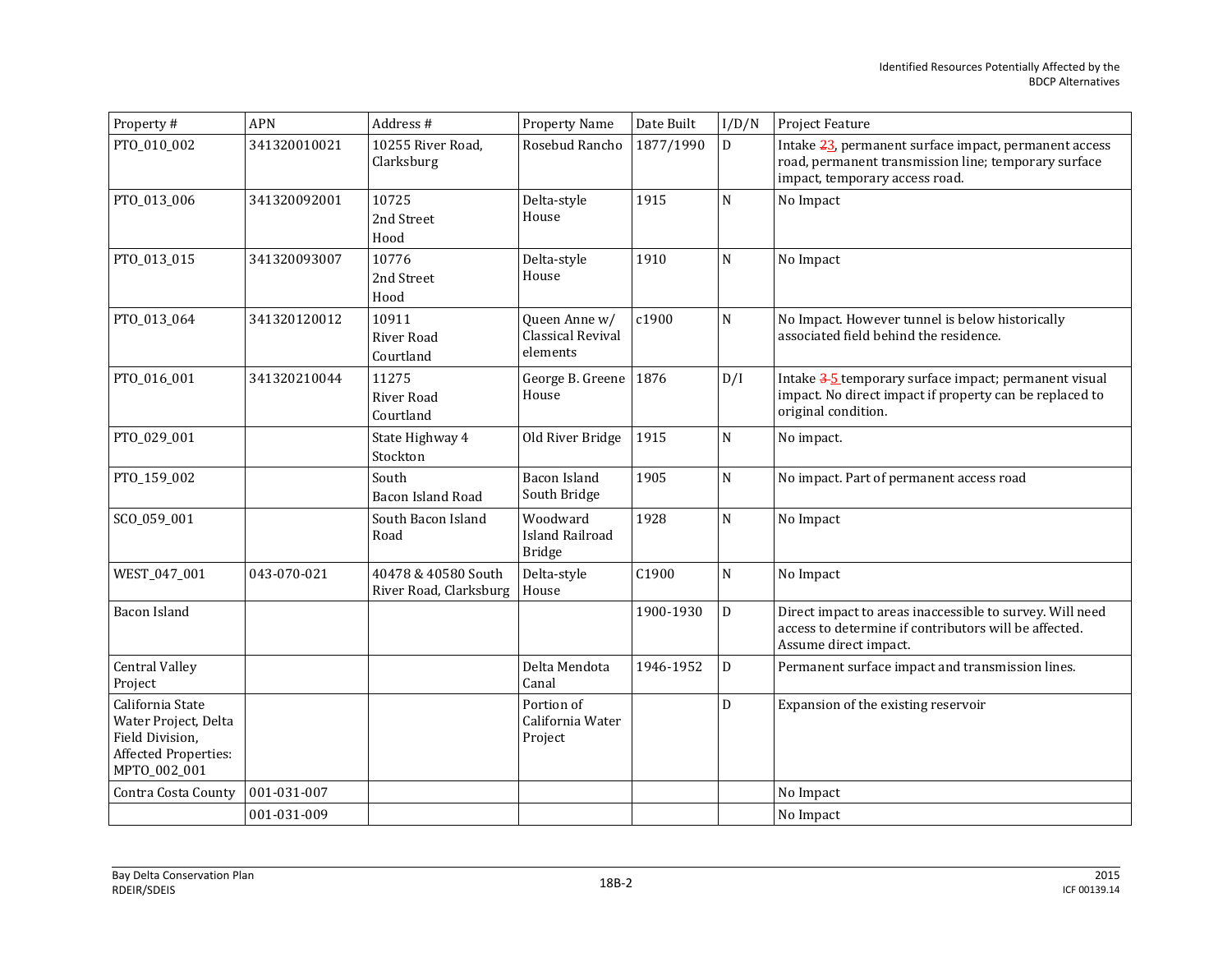| Property#                                                                                                           | <b>APN</b>  | Address # | Property Name | Date Built | I/D/N | Project Feature |  |
|---------------------------------------------------------------------------------------------------------------------|-------------|-----------|---------------|------------|-------|-----------------|--|
|                                                                                                                     | 001-031-011 |           |               |            |       | No Impact       |  |
|                                                                                                                     | 001-031-012 |           |               |            |       | No Impact       |  |
|                                                                                                                     | 001-031-021 |           |               |            |       | No Impact       |  |
|                                                                                                                     | 001-041-012 |           |               |            |       | No Impact       |  |
|                                                                                                                     | 001-041-024 |           |               |            |       | No Impact       |  |
|                                                                                                                     | 001-041-035 |           |               |            |       | No Impact       |  |
|                                                                                                                     | 001-041-039 |           |               |            |       | No Impact       |  |
|                                                                                                                     | 001-041-040 |           |               |            |       | No Impact       |  |
|                                                                                                                     | 001-081-028 |           |               |            |       | No Impact       |  |
|                                                                                                                     | 001-091-005 |           |               |            |       | No Impact       |  |
|                                                                                                                     | 001-101-007 |           |               |            |       | No Impact       |  |
|                                                                                                                     | 002-250-005 |           |               |            |       | No Impact       |  |
| Alameda County:                                                                                                     | 99B-7010-5  |           |               |            |       | No Impact       |  |
| *This property was not accessible for survey but was previously determined NRHP-eligible and therefore is included. |             |           |               |            |       |                 |  |

1

## <sup>2</sup> **18B.2 Built Environment Resources, Recommended Mitigation**

## 3 **Table 18B-24. Alternative 4, Recommended Mitigation**

| Property#   | Property Name                  | I/D/N | <b>Project Feature</b>                                                                                                                             | Recommended avoidance/minimization/mitigation                                                  |
|-------------|--------------------------------|-------|----------------------------------------------------------------------------------------------------------------------------------------------------|------------------------------------------------------------------------------------------------|
| PTO 005 002 | Mosher House                   | D     | Intake 2, permanent surface impact,<br>permanent access road; temporary surface<br>impact, temporary access road, temporary<br>transmission lines. | HABS and HALS. Prepare HSR, stabilize, and move house to new, similar in<br>context, property. |
| PTO 007 004 | Delta-style House              |       | Intake 2, seen from across the river.                                                                                                              | HALS with vista images from property to across the river.                                      |
| PTO 007 012 | Delta-style House              |       | Intake 2, seen from across the river.                                                                                                              | HALS with vista images from property to across the river.                                      |
| PTO 007 020 | <b>George Cornish</b><br>House |       | Intake 2, seen from across the river.                                                                                                              | HALS with vista images from property to across the river.                                      |
| PTO 009 001 | Foursquare<br>vernacular       |       | Intake 3, seen from across the river.                                                                                                              | HALS with vista images from property to across the river.                                      |